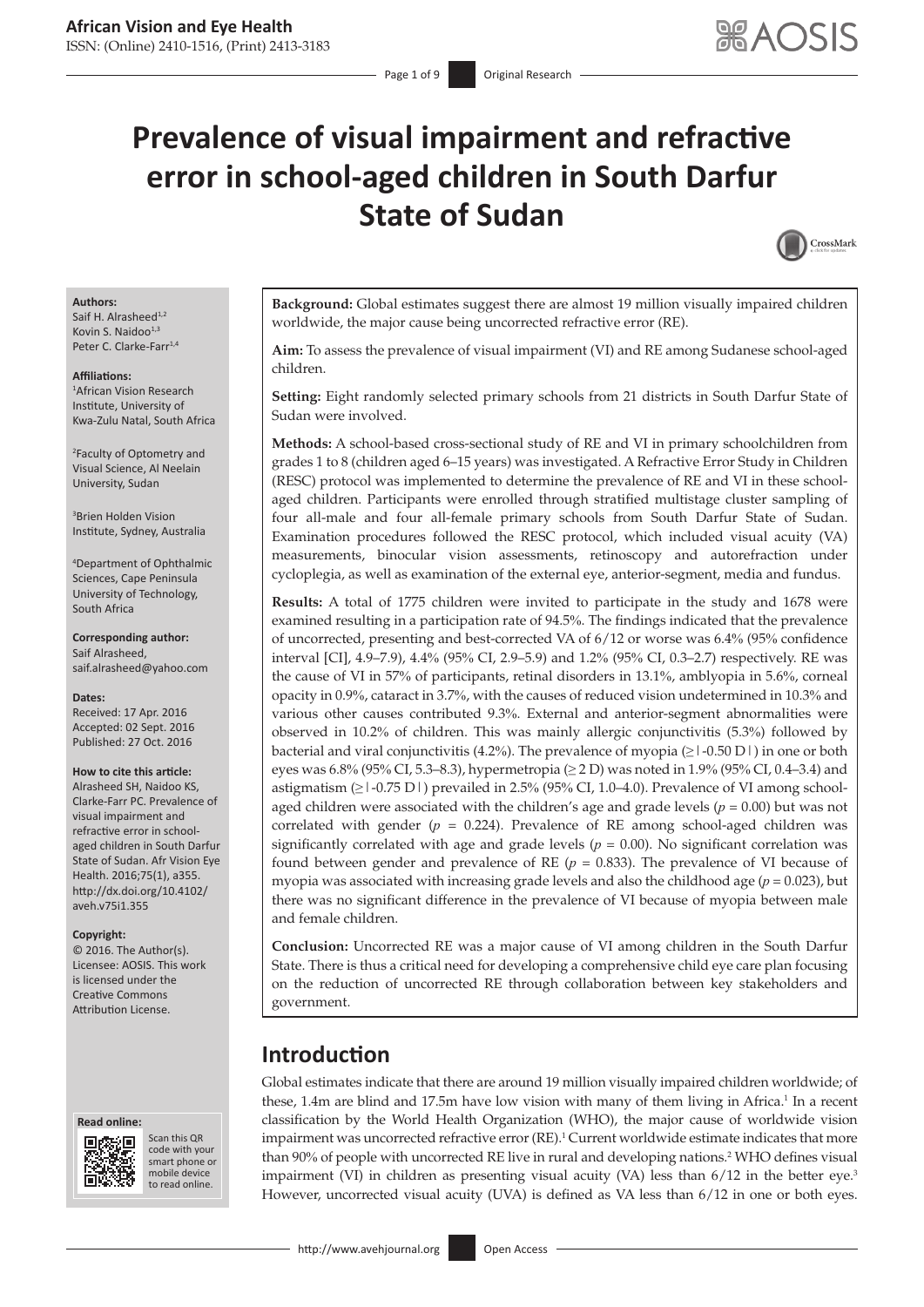VI among children in poor countries is one of the priorities of many eye health programmes including the Vision 2020: the Right to Sight initiative.3 Children presenting with VI means that the impact of such impairment is perhaps much more critical because of the potentially longer duration of their lives as compared to older people; however, some studies have estimated that almost 60% of children die within 1 year of becoming blind.3,4 A population-based study on VI and RE in school-aged children that began in 1998, using the same protocol, Refractive Error Study in Children (RESC), was conducted on populations with different racial backgrounds and environments.<sup>5</sup> This RESC protocol was developed by the WHO in collaboration with, and under financial support from the National Eye Institute, National Institutes of Health (NIH) and the United States.<sup>6</sup> Published studies using this protocol have been conducted in different countries including South Africa,<sup>7</sup> China,<sup>8</sup> India,<sup>9</sup> Brazil<sup>10</sup> and Saudi Arabia.<sup>11</sup> These studies have shown that the prevalence of VI among schoolaged children in South Africa is 2.1%, 7 in India 6.4%<sup>9</sup> and 2.6% in Brazil. The prevalence of myopia, hypermetropia and astigmatism among African school-aged children in South Africa were 4.0%, 2.6% and 14.6%, respectively.<sup>7</sup> Uncorrected RE drives children and adults further into poverty by limiting their opportunities to education and employment and this could seriously affect their quality of life and productivity.12 After the 1990s, two papers from Australia and India emphasised the fact that uncorrected RE was a major cause of VI in children.13 The WHO and the International Agency for Prevention of Blindness have included uncorrected RE to the prevention of blindness agenda and have developed strategies for the elimination of this simple yet avoidable cause of VI.13

Sudan is the second largest country in Africa geographically covering an area of about 1.8 million square kilometres, with an estimated population of more than 39m inhabitants.14 Sudan recently reached 20% inflation with a shrinking economy and is facing American sanctions. In terms of the Human Development Index, Sudan is ranked as a lowincome country.14 Health indicators such as the under-5 mortality rate are 78 per 1000 live births and the average life expectancy at birth is predicted to be 60 years.15 The prevalence of VI and blindness among internally displaced children in Khartoum was 5.5% and 2.7%, respectively.16 According to the Vision 2020 programme in Sudan,<sup>17</sup> the prevalence of blindness in the Northern States, excluding Darfur, has reduced from 1.5% in 2003 to 1.0% in 2010.17 South Darfur is located in the western part of Sudan and is one of the five states that comprise the region of Darfur.18 South Darfur is the most populous state with a population of approximately 4.45m people.19 The majority (62.7%) of people in this state live below the poverty line according to the Household Survey 2009.<sup>20</sup> No studies have been conducted to estimate the prevalence of VI and RE in school-aged children in South Darfur State of Sudan. The aim of the present study was therefore to determine the prevalence of VI and RE in this population group. The study objectives were to estimate the main causes of VI and types of RE and to determine the difference in prevalence between gender, age and school-grade levels.

# **Methods Study design**

This was a cross-sectional, school-based study of VI and RE among children from the South Darfur State of Sudan. The research focused on primary schoolchildren in the 6- to 15 year age range. According to the Ministry of Education, the overall number of learners enrolled in primary schools in South Darfur during 2014–2015 was 338 068 school-aged children consisting of 187 270 boys and 150 798 girls, from public and private schools.21 An RESC protocol was implemented in order to determine the prevalence of VI and RE in these children. The protocol defines RE when carried out by cycloplegic auorefractometer as follows: (1) myopia at least -0.5 D in one or both eyes, (2) hypermetropia at least 2 D in one or both eyes and (3) astigmatism at 0.75 D or more cylindrical refraction.22

#### **Inclusion criteria**

Children aged 6–15 years and who are able to provide parental consent and all children attending the school on the examination days were included in the study.

### **Exclusion criteria**

The exclusion criteria included those whose age did not correspond to the defined age group and those unable to provide parental consent.

#### **Sample selection**

The study sample was selected through stratified multistage cluster sampling. Assuming a prevalence of  $RE(P) = 5\%$  and the worst acceptable prevalence  $(P) = 4\%$ , according to the estimated prevalence of RE in Africa (5%), South Africa  $(4\%)^7$  and Kenya  $(5.1\%)$ .<sup>23</sup> The sample size was calculated using the sample size calculation for eye survey formula<sup>24</sup>:

$$
A = 3.8416 \, PQW \qquad \qquad \text{[Eqn 1]}
$$

and

$$
n = A / (E^2 + (A/N)),
$$
 [Eqn 2]

where  $n =$  minimum sample size required (approximate); *N* = total number of schoolchildren in the South Darfur State, in the academic year 2015 = 338 068 with *Z* = value of *z* statistic at 95% confidence level = 1.96; *P* = assumed prevalence of children with  $RE = 5\%$ ;  $Q = 100\% - P = 95\%$ ;  $E =$  maximum acceptable random sampling error  $= 1.5\%$ ;  $W =$  the likely design effect  $= 2$  was considered as we employed the cluster random sampling method. The value 3.8416 is 1.96² corresponding to *Z* at 95 probability of not exceeding *E*. In addition, the sample size was adjusted for an anticipated 10% absenteeism and non-participation rate. The final sample size was 1775 schoolchildren where eight schools (four for males and four for females) were randomly selected from the sampling frame of 21 districts of the South Darfur State. The study sample consisted of six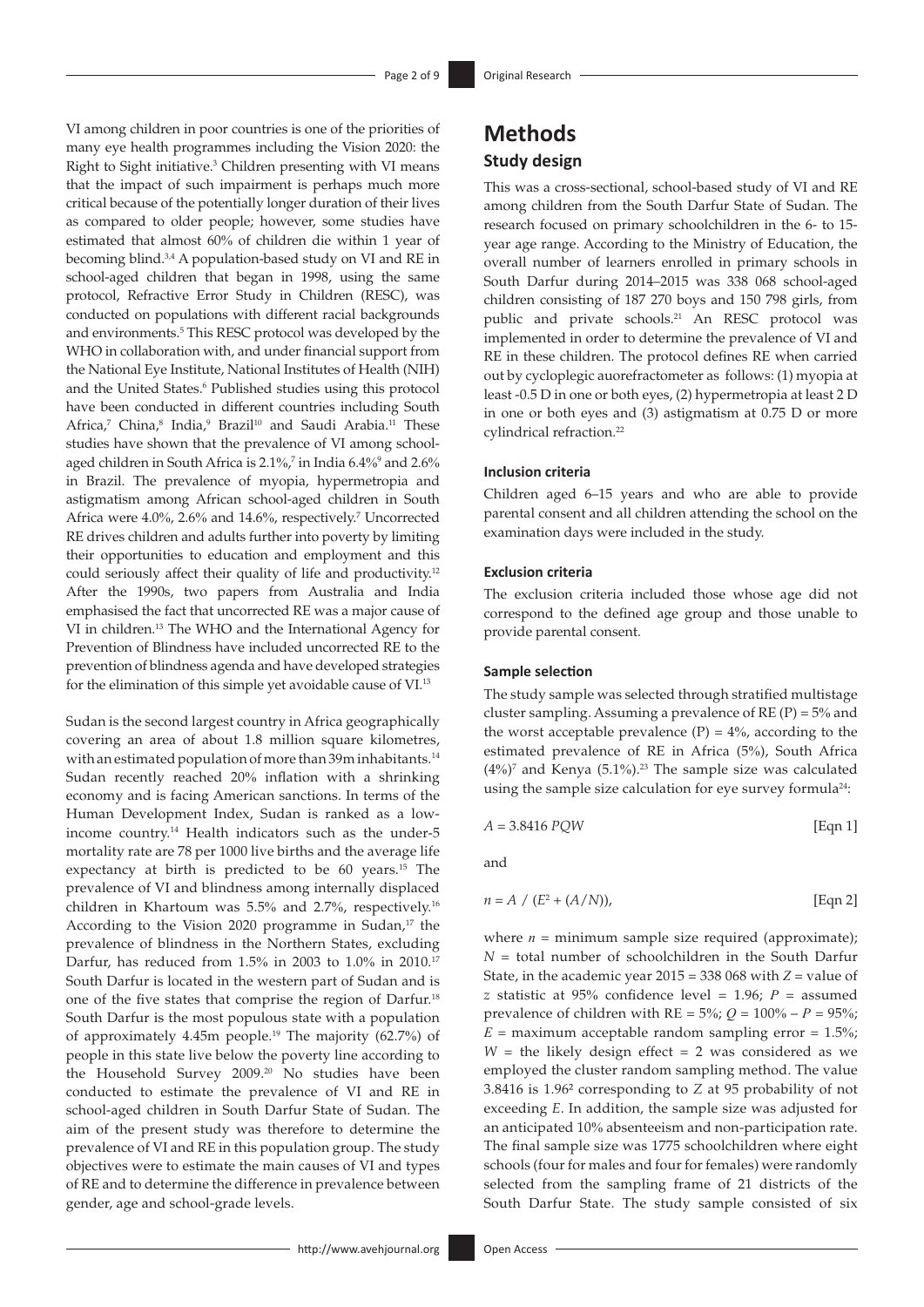public schools and two private schools randomly selected according to the list obtained from Ministry of Education. Within each school, the class levels represented the third stage of the sampling unit. One class from each grade (1–8) with a minimum cluster size of 28 children was randomly chosen.

# **Recruitment of the schoolchildren**

Each school selected for the study sample was visited by the principal investigator to explain the purpose of the study to the school administration, and schoolchildren were given requests for consent and permission forms for their parents to allow them to participate in the study. Parents were asked to sign the consent letters if they agreed to allow their children to participate in the study; thereafter, such children were invited to take part in the study.

# **Training of the assistant researchers**

Optometric research assistants with at least 3 years of experience in clinical optometry were recruited to assist with data collection. The research assistants underwent intensive training in the study protocol procedures. The principal investigator explained and demonstrated these methods in five sessions.

### **Pilot study**

A pilot study was conducted outside the main area of study on 100 children not included in the study sample. The data collected were captured and analysed using the Statistical Package for Social Science (SPSS) Version 22. The results indicated that, some children in the vision examination reported that they had a problem in their vision but after detailed assessment of refraction, together with outer eye and inner eye examination, the results revealed that there was no abnormality in their eyes. In others, their vision examination result was normal after examination of refraction, but the outer eye and/or inner eye results demonstrated that they did in fact have eye problems. This was because of a misunderstanding of the vision examination by schoolchildren or some of them did this to get free medication and spectacles. Because the principal investigator indicated in the child's consent form that any participants, with eye problems, would be provided free spectacles and eye drops, this could have contributed to this anomaly. Therefore, to overcome this problem in the main study, the principal investigator rechecked the VA for each child after examinations to ensure the accuracy of the measurement of VA.

# **Ethical and legal consideration**

Ethical permission for conducting the study was obtained from the University of KwaZulu-Natal's Biomedical Research Ethics committee (ref: BE247/14) and the National Research Ethics Review Committee in Sudan. Permission was also obtained from the South Darfur authorities in Sudan to undertake the research at their facilities. Informed consent was obtained from all participants included in the sample

study to facilitate a better understanding of conditions of involvement in the study. The research was conducted in accordance with the Declaration of Helsinki.

# **Clinical examinations**

Examination procedures employed a modified RESC protocol. Distance VA was assessed using Snellen Tumbling E-chart with E's of standard size at a 6-meter distance. Children with VA  $\leq 6/12$  were tested by pinhole and if their VA improved, they underwent cycloplegic refractions. All the schoolchildren underwent a penlight and low-power hand magnifier examination to rule out any anteriorsegment abnormalities in the following parts of the eye: eyelids, conjunctiva, cornea, the pupil and pupillary reflex reaction. A cover test was conducted for phorias or tropias and deviations were measured using the corneal light reflex (Hirschberg test) and the Prism Cover Test at distance and near fixation, respectively. The learners underwent motility tests to assess eye muscle function. Subjective refractions were performed by achieving best-corrected VA; while cycloplegic refractions were done for the learners where vision improved with pinhole. First one drop of ophthalmic topical anaesthetic was instilled in each eye, followed by a waiting period of 2 min to achieve ocular surface anaesthesia. Thereafter, children received two drops of 1% cyclopentolate administrated 5 min apart to each eye. If cycloplegia was not completed, then a third drop was administered as required. Cycloplegia was considered to be completed if the pupil dilated to 6 mm or greater and light reflex was absent. After cycloplegia, optometrists refracted learners, regardless of VA: using a Hand Held Auto Refractor/Keratometer (Retinomax K-plus 3). The children with VA  $\leq 6/12$  whose vision did not improve by pinhole test had ocular and fundus examination by direct ophthalmoscopy and any abnormal findings were recorded. Learners presenting with eye organic defects were referred for further treatment (Figure 1).

### **Data analysis**

Data forms were reviewed for accuracy and completeness before data capture. The data entry was performed by the principal investigator using SPSS (Version 22), the data were checked for data entry errors and/or missing values before data analysis. The data for each subject were analysed descriptively using standard deviations, modes and percentages. The relationship between measures was determined using correlation, cross-tabulations and chisquared analysis. The analysis of variance (ANOVA) was used for statistical comparison of means. For all statistical determinations, significance levels were established at  $p = 0.05$ .

# **Results Study population**

Of the 1775 school-aged children selected to participate in the study, 1678 children presented at schools on the examination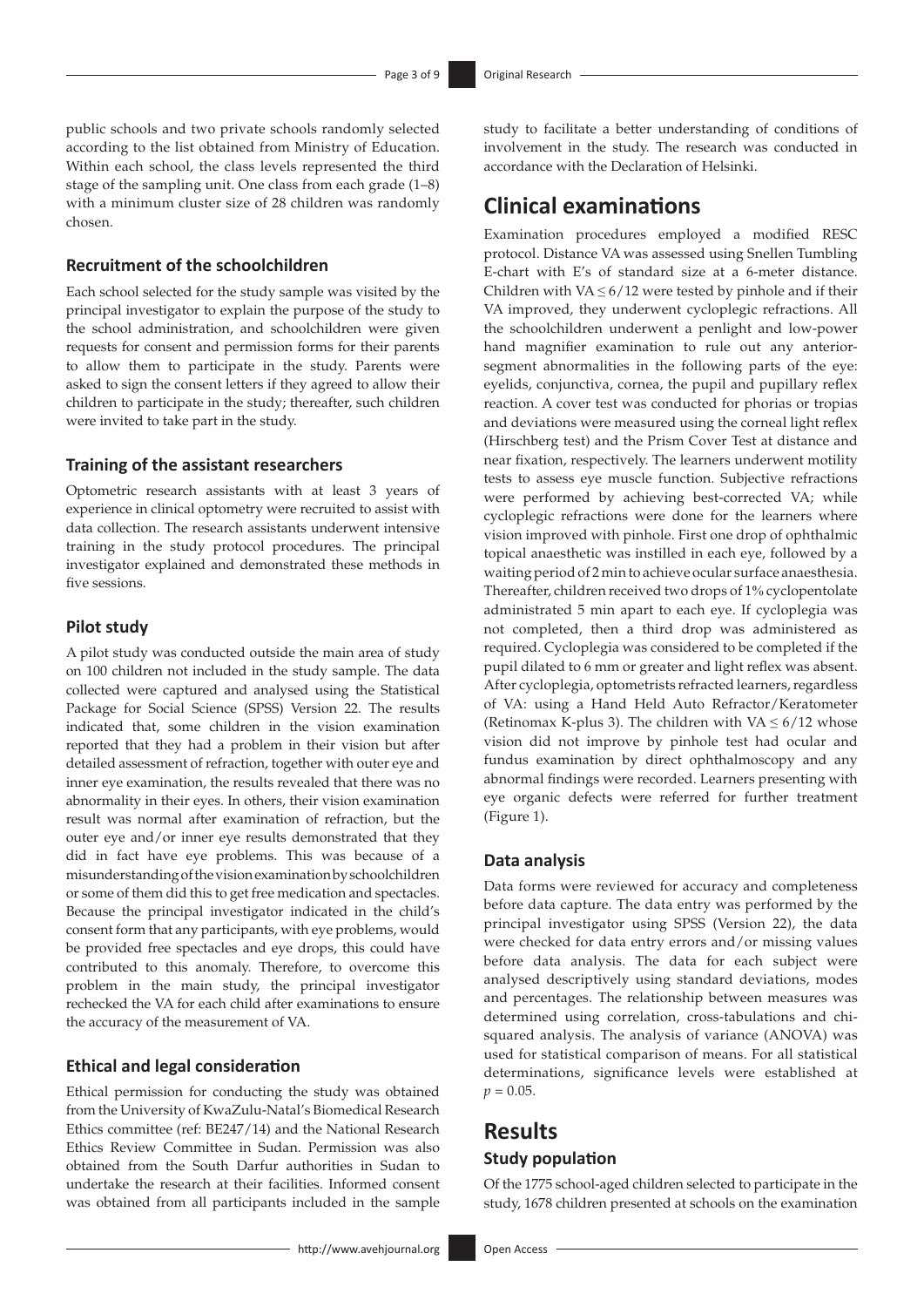days resulting in a participation rate of 94.5%. The records of 12 students who were actually older than 15 years were eventually excluded from the study; thus, the results of 1666 children were analysed as discussed below.

#### **Socio-demographic characteristics of participants**

The age of the children ranged from 6 to 15 years with mean age of  $10.8 \pm 2.8$  years (s.d.) while the median age was 11.00 years and modal age was 14 years. There were 839 female children representing 50.4% and 827 male children representing 49.6% of the sample. The mean ages and standard deviations of female and male children were  $11.00 \pm 2.7$  years (s.d.) and  $11.00 \pm 2.9$  years (s.d.), respectively. The age groups most represented were 14 and 12 years at 12.4% and 11.5%, respectively. The groups least represented were 6 years at 5.6%. The differences between the mean ages of male and female children was significant (ANOVA:  $F = 5.71$ ,  $p = 0.017$ ). Grades 1 and 2 had the highest proportion



VA, visual acuity; RE, refractive error.

**FIGURE 1:** Chart illustrating the procedures for assessing vision and detecting vision impairment.

of respondents at 14.5% and 13.7%, respectively. This was followed by grades 5 and 7 at 13.20% and 12.30%, respectively, and the lowest proportion was grade 6 at 10.7%. The differences in the mean ages of the children in the classrooms were significant (ANOVA: *F* = 1219.092, *p* = 0.00).

#### **Distribution of signs and symptoms among school-aged children**

A total of 1137 (68.2%) of respondents did not complain of any ocular symptoms. In all, 180 (10.8%) complained of blurred vision, followed by 125 (7.5%) who had itching, 92 (5.5%) who had photophobia and pain, 69 (4.1%) had discharge and redness, 40 (2.4%) complained of foreign body sensation and tearing, 19 (1.1%) complained of headaches, while only 4 (0.2%) complained of difficulty seeing at night.

# **Visual acuity**

A total of 1467 (88.1% [95% confidence interval {CI}, 86.6– 89.6]) children presented with normal VA (6/6) in the right eye and 1465 (87.9% [95% CI, 86.4–89.4]) children had normal VA in the left eye with 1491 (89.5% [95% CI, 88.0–91.0]) children having normal VA in the better eye. A total of 109 (6.5% [95% CI, 5.0–8.0]), 109 (6.5% [95% CI, 5.0–8.0]), and 101 (6.1% [95% CI, 4.6–7.6]) children had uncorrected VA of (6/9) in the right, left, and better eye, respectively. About 90 children (5.4% [95% CI, 3.9–6.9]) had uncorrected VA  $\leq 6/12$ in the right eye and 92 (5.5% [95% CI, 4.0–7.0]) in the left eye. Uncorrected VA  $\leq 6/12$  in one or both eyes was found in 107 children (6.4% [95% CI, 4.9–7.9]), while 74 (4.4% [95% CI, 2.9–5.9]) children had uncorrected VA  $\leq 6/12$  in the better eye. With best-corrected vision, this decreased to 20 (1.2% [95% CI, 0.3–2.7]) children as shown in (Table 1).

#### **Prevalence of visual impairment**

The findings of VI among 1666 school-aged children are shown in Table 2. The prevalence of VI with the uncorrected VA in the better eye  $\leq 6/12$  was 74 (4.4% [95% CI, 2.9–5.9]). None of these children were found to be wearing eye glasses. The prevalence of VI increased according to age. Younger ages were associated with lower prevalence: 3.0% (95% CI, 1.5–4.5) in children aged 6–7 years, 5.2% (95% CI, 3.7–6.7) in those aged 10–11 years and 6.4% (95% CI, 4.9–7.9) in those aged 12–13 years. However, there was no marked difference

|              |                  |                  |      | TABLE 1: Distribution of uncorrected visual acuity for right, left and better eye and best-corrected visual acuity by percentage and confidence interval. |                |                  |                |                          |  |
|--------------|------------------|------------------|------|-----------------------------------------------------------------------------------------------------------------------------------------------------------|----------------|------------------|----------------|--------------------------|--|
| <b>UVA</b>   |                  | Right eye        |      | Left eye                                                                                                                                                  |                | Better eye       |                | <b>Best-corrected VA</b> |  |
|              | $\boldsymbol{N}$ | $% (95\% CI)$    | N    | $\%$ (95% CI)                                                                                                                                             | N              | $\%$ (95% CI)    | N              | % (95% CI)               |  |
| 6/6          | 1467             | 88.1 (86.6-89.6) | 1465 | 87.9 (86.4-89.4)                                                                                                                                          | 1491           | 89.5 (88-91)     | 1640           | 98.4 (96.9-99.9)         |  |
| 6/9          | 109              | $6.5(5.0 - 8.0)$ | 109  | $6.5(5.0 - 8.0)$                                                                                                                                          | 101            | $6.1(4.6 - 7.6)$ | 6              | $0.4(1.1-1.9)$           |  |
| 6/12         | 46               | $2.8(1.3 - 4.3)$ | 50   | $3.0(1.5-4.5)$                                                                                                                                            | 42             | $2.5(1 - 4.0)$   | $\overline{4}$ | $0.2(1.3-1.7)$           |  |
| 6/18         | 14               | $0.8(0.7-2.3)$   | 15   | $0.9(0.6-2.4)$                                                                                                                                            | 11             | $0.7(0.8 - 2.2)$ | 6              | $0.4(1.1-1.9)$           |  |
| 6/24         | 9                | $0.5(1.0-2.0)$   | 9    | $0.5(1.0-2.0)$                                                                                                                                            | 8              | $0.5(1.0-2.0)$   | 3              | $0.2(1.3-1.7)$           |  |
| 6/36         | 7                | $0.4(1.1-1.9)$   | 8    | $0.5(1.0-2.0)$                                                                                                                                            | 6              | $0.4(1.1-1.9)$   | $\overline{4}$ | $0.2(1.3-1.7)$           |  |
| 6/60         | 5                | $0.3(1.2-1.8)$   | 5    | $0.3(1.2-1.8)$                                                                                                                                            | $\overline{4}$ | $0.2(1.3-1.7)$   | $\mathbf{1}$   | $0.1(1.4-1.6)$           |  |
| <b>CF</b>    | 5                | $0.3(1.2-1.8)$   | 4    | $0.2(1.3-1.7)$                                                                                                                                            | 2              | $0.1(1.4-1.6)$   |                | $0.1(1.4-1.6)$           |  |
| HM           | $\overline{4}$   | $0.2(1.3-1.7)$   |      | $0.1(1.4-1.6)$                                                                                                                                            |                | $0.1(1.4-1.6)$   |                | $0.1(1.4-1.6)$           |  |
| <b>Total</b> | 1666             | 100.0            | 1666 | 100.0                                                                                                                                                     | 1666           | 100.0            | 1666           | 100.0                    |  |

UVA, uncorrected visual acuity; CI, confidence interval; VA, visual acuity; CF, count fingers; HM, hand movement.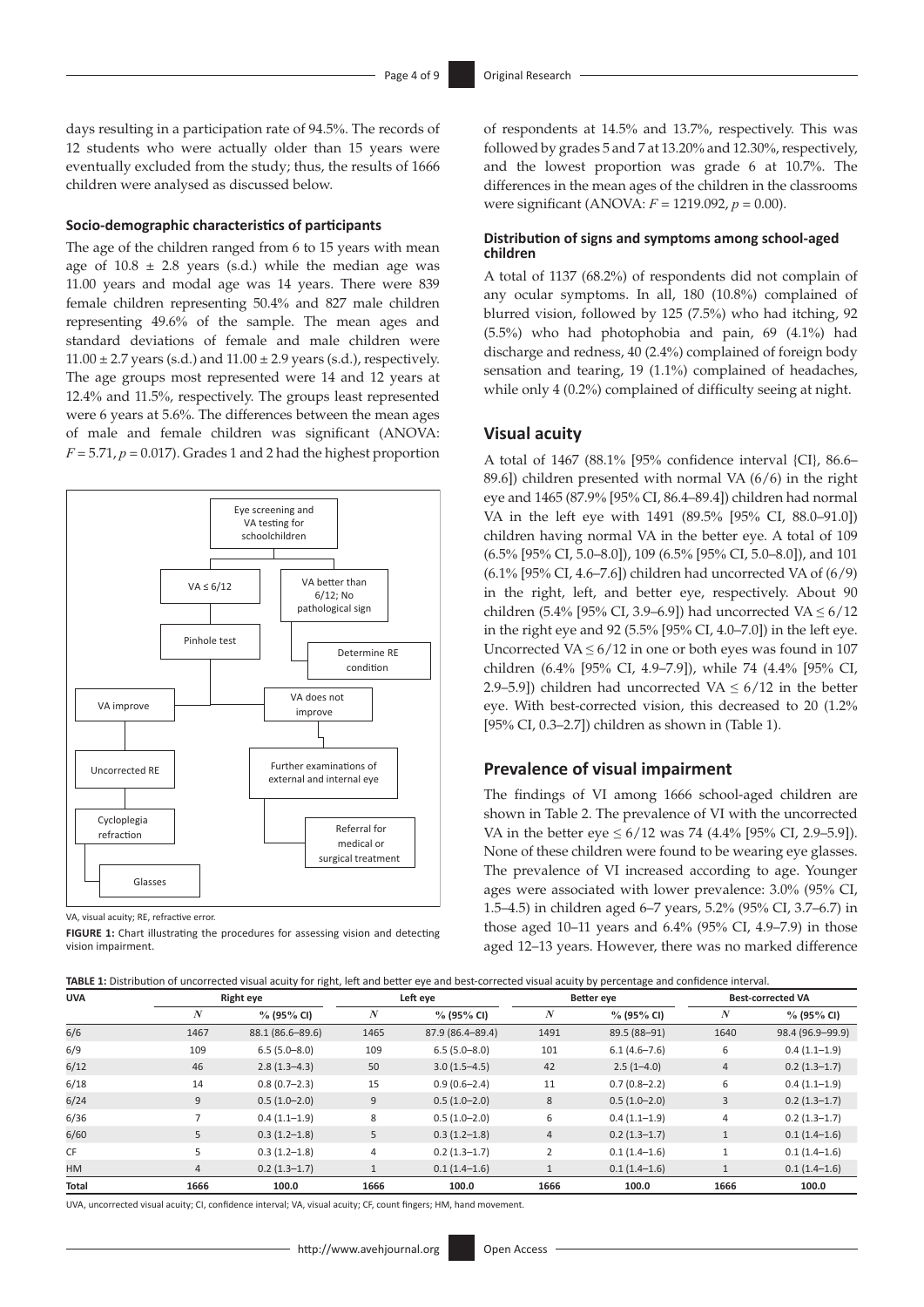| TABLE 2: Prevalence of visual impairment among school-aged children by age groups, gender and school grade. |  |  |  |  |  |
|-------------------------------------------------------------------------------------------------------------|--|--|--|--|--|
|-------------------------------------------------------------------------------------------------------------|--|--|--|--|--|

| Category                     |                  | Children without visual impairment | Children with visual impairment | Total            |      |
|------------------------------|------------------|------------------------------------|---------------------------------|------------------|------|
|                              | $\boldsymbol{N}$ | $\%$ (95% CI)                      | $\boldsymbol{N}$                | $\%$ (95% CI)    |      |
| Age ( $p = 0.00$ )           |                  |                                    |                                 |                  |      |
| $6 - 7$                      | 256              | 97 (95.5-98.5)                     | 8                               | $3.0(1.5-4.5)$   | 264  |
| $8 - 9$                      | 325              | 97.9 (96.4-99.4)                   | $\overline{7}$                  | $2.1(0.6-3.6)$   | 332  |
| $10 - 11$                    | 308              | 94.8 (93.3-96.3)                   | 17                              | $5.2(3.7-6.7)$   | 325  |
| $12 - 13$                    | 334              | 93.6 (92.1-95.1)                   | 23                              | $6.4(4.9 - 7.9)$ | 357  |
| $14 - 15$                    | 369              | 95.1 (93.6-96.6)                   | 19                              | $4.9(3.4 - 6.4)$ | 388  |
| Gender ( $p = 0.224$ )       |                  |                                    |                                 |                  |      |
| Male                         | 787              | 95.2 (93.7-96.7)                   | 40                              | $4.8(3.3-6.3)$   | 827  |
| Female                       | 805              | 95.9 (94.4-97.4)                   | 34                              | $4.1(2.6 - 5.6)$ | 839  |
| School grades ( $p = 0.00$ ) |                  |                                    |                                 |                  |      |
| 1                            | 234              | 96.7 (95.2-98.2)                   | 8                               | $3.3(1.8-4.8)$   | 242  |
| $\overline{2}$               | 225              | 98.7 (97.2-100.2)                  | 3                               | $1.3(0.2 - 2.8)$ | 228  |
| 3                            | 187              | 94.4 (92.9-95.9)                   | 11                              | $5.6(4.1 - 7.1)$ | 198  |
| 4                            | 184              | 93.9 (92.4-95.4)                   | 12                              | $6.1(4.6 - 7.6)$ | 196  |
| 5                            | 208              | 94.5 (93.0-96.0)                   | 12                              | $5.5(4.0 - 7.0)$ | 220  |
| 6                            | 164              | 92.1 (90.6-93.6)                   | 14                              | $7.9(6.4 - 9.4)$ | 178  |
| $\overline{7}$               | 196              | 95.6 (94.1-97.1)                   | 9                               | $4.4(2.9 - 5.9)$ | 205  |
| 8                            | 194              | 97.5 (96.0-99.0)                   | 5                               | $2.5(1.0-4.0)$   | 199  |
| Total                        | 1592             | 95.6 (94.1-97.1)                   | 74                              | $4.4(2.9 - 5.9)$ | 1666 |

CI, confidence interval.

 $(p = 0.224)$  in the prevalence of VI between male and female children at 4.8% (95% CI, 3.3–6.3) and 4.1% (95% CI, 2.6–5.6), respectively. The prevalence of VI among school-aged children was statistically significant for the association between age and grade levels ( $p = 0.00$ ).

### **Binocular motor function**

Heterotropia or heterophoria were found in 852 (51.1%) children at the 50-cm fixation distance and in 95 children (5.7%) at the 6-m fixation distance. Most of the children had exophoria at near 781 (46.9%). Tropia was observed in five (0.30%) children; three children had esotropia and two had exotropia.

# **Anterior-segment examination**

A total of 1496 (89.8% [95% CI, 88.3–91.3]) children had no abnormalities detected, followed by 89 (5.3% [95% CI, 3.8– 6.8]) children who had allergic conjunctivitis. Other eye conditions were conjunctivitis (bacterial and viral), cataract and corneal opacity at 70 (4.2% [95% CI, 2.7–5.7]), 4 (0.24% [95% CI, 1.26–1.74]) and 1 (0.06% [95% CI, 1.44–1.56]), respectively (Table 3).

### **Prevalence of refractive error**

The prevalence of RE was estimated based on presenting VA (UVA of 6/9 or worse in one or both eyes). Myopia was defined as the spherical equivalent of at least |-0.5 D|, hypermetropia as 2 D or more and astigmatism as  $1-0.75$  D  $\mid$ or more. The RE in one or both eyes was evaluated based on cycloplegic autorefraction. The results of the prevalence of RE in one or both eyes are presented in Table 4 by age, gender and school grades. The overall prevalence of RE among schoolchildren was 178 (11.2% [95% CI, 9.7–12.7]). Prevalence was higher among female children totalling 99 (11.8% [95%

**TABLE 3:** Distribution of normal and external eye disease by percentage and confidence interval.

| <b>Eye conditions</b>   | N              | $\%$ (95% CI)       |
|-------------------------|----------------|---------------------|
| Normal                  | 1496           | 89.8 (88.3-91.3)    |
| Allergic conjunctivitis | 89             | $5.3(3.8-6.8)$      |
| Conjunctivitis          | 70             | $4.2(2.7-5.7)$      |
| Other                   | 6              | $0.40(1.1-1.9)$     |
| Cataract                | $\overline{4}$ | $0.24(1.26 - 1.74)$ |
| Corneal opacity         | 1              | $0.06(1.44 - 1.56)$ |
| Total                   | 1666           | 100.0               |

CI, confidence interval.

CI, 10.3–13.3]) than male children totalling (10.6% [95% CI, 9.1–12.1]), and significantly more among children aged 15 years totalling 28 (15.5% [95% CI, 14.0–17.0]), compared to 14.5%, 13.3% and 12.0% in those age 14, 13, and 12 years, respectively. The prevalence of RE showed an increasing trend from 9.1% (95% CI, 7.610.6) in grade 1 to 12.7% (95% CI, 11.214.2) in grade 8. The prevalence of RE was statistically significant for the association with both age and grade level  $(p = 0.00)$ . However, the prevalence of RE was not significantly associated with gender of the schoolchildren  $(p = 0.833)$ .

Myopia, hypermetropia and astigmatism were prevalent in 114 (6.8% [95% CI, 5.3–8.3]), 31 (1.9% [95% CI, 0.4–3.4]) and 42 (2.5% [95% CI, 1.0–4.0]) children, respectively. The prevalence of myopia was more common in 15–year-old children (23; 11.1% [95% CI, 9.6–12.6]) than in young children aged 7, 8, 9 and 10 years wherein the prevalence was 2.9%, 4.1%, 6.2% and 3.7%, respectively. Myopic prevalence was not significantly different between male (6.9% [95% CI, 5.4–8.4]) and female (6.8% [95% CI, 5.3–8.3]) children. Similarly, the prevalence of hypermetropia among male and female children was not significantly different at 1.8% (95% CI, 0.3–3.3) and 1.9% (95% CI, 0.4–3.4) respectively. The prevalence of astigmatism was more common among females at 26 (3.1% [95% CI, 1.6–4.6]) than males at 16 (1.9% [95% CI, 0.4–3.4]). Moreover, the prevalence of hypermetropia was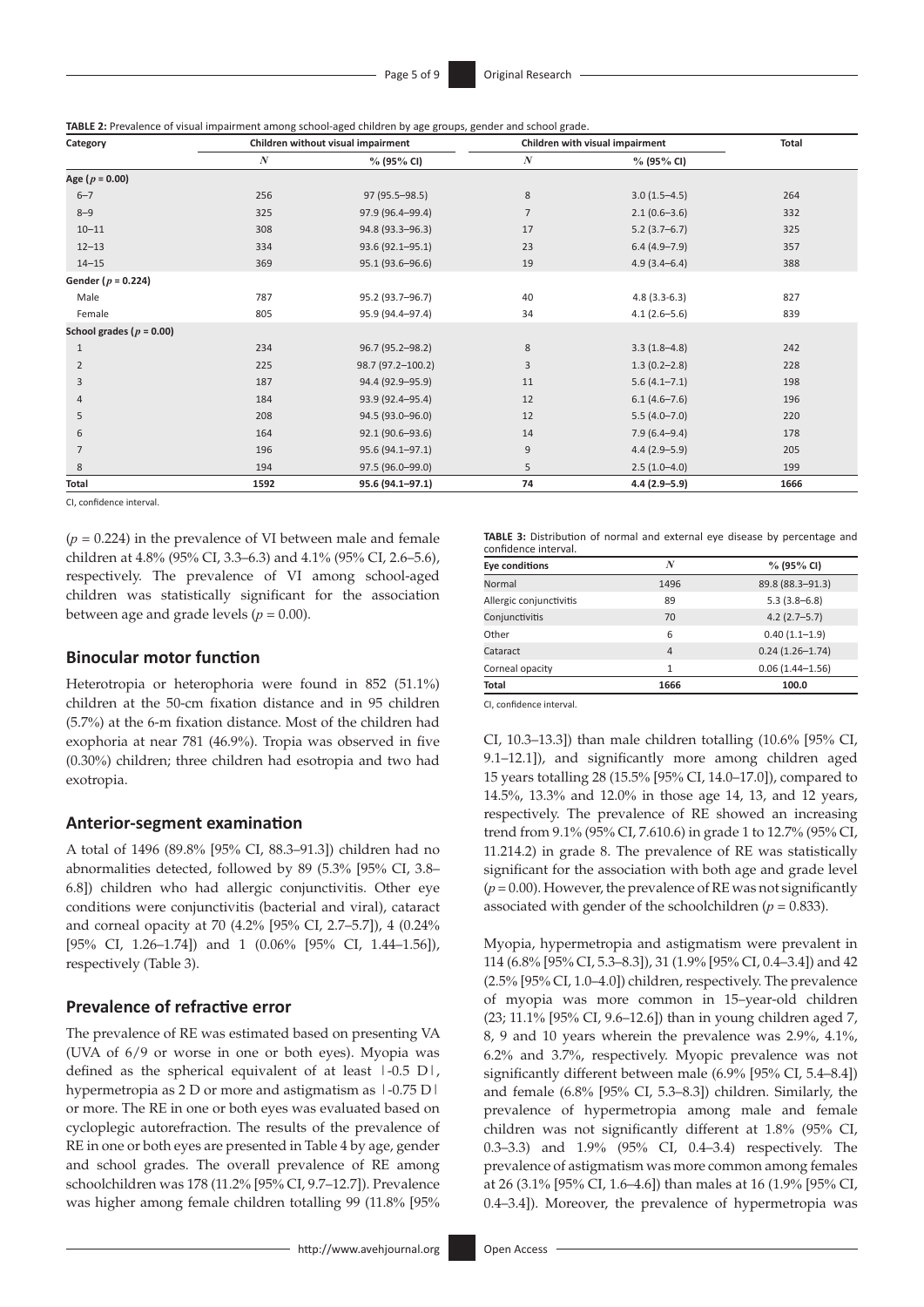**TABLE 4:** The prevalence of refractive error in one or both eyes by age, gender and school grade.

| Category                   | <b>Total children</b><br>examined |                | Myopia (95% CI, 5.3-8.3) | Hypermetropia (95% CI, 0.4-3.4) |               | Astigmatism (95% CI, 1.0-4.0) |               | Total children needing correction<br>$(95\%$ CI, 9.7-12.7) |       |
|----------------------------|-----------------------------------|----------------|--------------------------|---------------------------------|---------------|-------------------------------|---------------|------------------------------------------------------------|-------|
|                            |                                   | $\cal N$       | $\frac{0}{0}$            | $\boldsymbol{N}$                | $\frac{0}{0}$ | $\boldsymbol{N}$              | $\frac{0}{0}$ | $\boldsymbol{N}$                                           | $\%$  |
| Age (years) ( $p = 0.00$ ) |                                   |                |                          |                                 |               |                               |               |                                                            |       |
| 6                          | 94                                | 9              | 9.6                      | $\mathbf{1}$                    | 1.1           | 3                             | 3.2           | 13                                                         | 13.8  |
| $\overline{7}$             | 170                               | 5              | 2.9                      | 3                               | 1.8           | $\overline{2}$                | 1.2           | 10                                                         | 5.9   |
| 8                          | 172                               | $\overline{7}$ | 4.1                      | $\mathbf{1}$                    | 0.6           | $\overline{4}$                | 2.3           | 12                                                         | 7.0   |
| 9                          | 160                               | 10             | $6.2$                    | 3                               | 1.9           | 4                             | 2.5           | 17                                                         | 10.6  |
| 10                         | 164                               | 6              | 3.7                      | $\mathbf{1}$                    | 0.6           | $\overline{7}$                | 4.3           | 14                                                         | 8.5   |
| 11                         | 161                               | 13             | 8.1                      | 3                               | 1.9           | $\overline{2}$                | 1.2           | 18                                                         | 11.2  |
| 12                         | 191                               | 13             | 6.8                      | $\overline{4}$                  | 2.1           | 6                             | 3.1           | 23                                                         | 12.0  |
| 13                         | 166                               | 12             | 7.2                      | 7                               | 4.2           | 3                             | 1.8           | 22                                                         | 13.3  |
| 14                         | 207                               | 23             | 11.1                     | 3                               | 1.4           | $\overline{4}$                | 1.9           | 30                                                         | 14.5  |
| 15                         | 181                               | 16             | 8.8                      | 5                               | 2.8           | $\overline{7}$                | 3.9           | 28                                                         | 15.5  |
| Gender ( $p = 0.83$ )      |                                   |                |                          |                                 |               |                               |               |                                                            |       |
| Male                       | 827                               | 57             | 6.9                      | 15                              | 1.8           | 16                            | 1.9           | 88                                                         | 10.6  |
| Female                     | 839                               | 57             | 6.8                      | 16                              | 1.9           | 26                            | 3.1           | 99                                                         | 11.8  |
| School grades $(p = 0.00)$ |                                   |                |                          |                                 |               |                               |               |                                                            |       |
| $\mathbf{1}$               | 242                               | 13             | 5.4                      | 4                               | 1.7           | 5                             | 2.1           | 22                                                         | 9.1   |
| $\overline{2}$             | 228                               | $\mathsf 9$    | 3.9                      | 3                               | 1.3           | 3                             | 1.3           | 15                                                         | 6.6   |
| 3                          | 198                               | 11             | 5.6                      | 3                               | 1.5           | 8                             | 4.0           | 22                                                         | 11.1  |
| $\overline{4}$             | 196                               | 18             | 9.2                      | $\mathbf{1}$                    | 0.5           | $\overline{2}$                | 1.0           | 21                                                         | 10.7  |
| 5                          | 220                               | 12             | 5.5                      | $\overline{2}$                  | 0.9           | 3                             | 1.4           | 17                                                         | 7.7   |
| 6                          | 178                               | 24             | 13.5                     | 10                              | 5.6           | 8                             | 4.5           | 42                                                         | 23.6  |
| 7                          | 205                               | 15             | 7.3                      | $\overline{2}$                  | 1.0           | 6                             | 2.9           | 23                                                         | 11.2  |
| 8                          | 199                               | 12             | 6.0                      | 6                               | 3.0           | $\overline{7}$                | 3.5           | 25                                                         | 12.7  |
| <b>Total</b>               | 1666                              | 114            | 6.8                      | 31                              | 1.9           | 42                            | 2.5           | 187                                                        | $1.2$ |

CI, confidence interval.

higher among 13 year olds (4.2%) followed by 15 year olds (2.8%) and lower for the ages 10, 8, and 6 years, which was 0.6%, 0.6% and 1.1%, respectively. The prevalence of myopia compared with emmetropia was statistical significant (*p* = 0.023) and associated with increasing grade level, whereas it was not significant ( $p = 0.073$ ) with the children's age.

The prevalence of the children who needed refractive correction in one or both eyes was 187 (11.2%) but no child presented with spectacles. The need for spectacles was the highest for both genders in the higher-grade levels.

# **Posterior-segment examination**

Posterior-segment examination revealed that a total of 1631 (97.9% [95% CI, 96.4–99.4]) children had no abnormalities. Media and fundus abnormalities were observed in 35 (2.1%) children. Retinal disorders occurred in 17 (1.0% [95% CI, 0.5–2.5]) children. Vitreous abnormalities were present in 4 (0.2% [95% CI, 1.3–1.7]) children and the causes of reduced vision were undetermined in 14 (0.8% [95% CI, 0.7–2.3]) children.

### **The principal causes of visual impairment**

The causes of UVA of 6/12 or worse at least in one eye are presented in Table 5. RE was the main cause of VI in 61 (57%) affected children. Retinal disorders (retinal degeneration and retinal detachment) were the cause of VI in 14 (13.1%) children. Amblyopia accounted for 6 (5.6%) children. Corneal opacity was the cause of vision impairment in one child (0.9%) and cataract was present in four (3.7%) children.

Reduced vision was unexplained in 11 (10.3%) children and other causes of VI accounted for 10 (9.3%) children.

# **Schoolchildren who received spectacles, eye drops or were referred**

About 1410 (84.6%) school-aged children had normal vision and no ocular abnormalities and were not referred. The distributions of the remaining schoolchildren who received eye care or who were referred for further treatment were as follows: 216 (13.0%) schoolchildren had uncorrected RE, inflammatory and allergic eye conditions. The learners with uncorrected RE were given spectacles and the others were provided with eye drops. Forty (2.4%) learners presented with other eye diseases and were referred to an eye hospital for further treatment.

# **Discussion**

Cycloplegic refractions were used to assess the RE of schoolchildren in this study as for previous studies by Naidoo et al.<sup>7</sup> in South Africa as well as Pi et al.<sup>8</sup> in China, Aldebasi<sup>25</sup> in Saudi Arabia and Paudel et al.<sup>26</sup> in Vietnam. The prevalence of presenting VI (UVA  $\leq 6/12$  in the better eye) of 4.4% is lower than 5.5% found in RESC studies by Zeidan et al.<sup>16</sup> in Khartoum, 6.9% found by Megbelayin and Asana<sup>27</sup> in Nigeria, 9.5% found by Mehari and Yimer<sup>28</sup> in rural central Ethiopia and 7.7% found by Pi et al.<sup>29</sup> in Western Chinese children aged 6–15 years. However, the prevalence from this study is higher compared to figures reported from other regions, which used the same protocol. Naidoo et al.<sup>7</sup> in southern Africa found a prevalence of 2.1% and Salomao et al.<sup>10</sup> in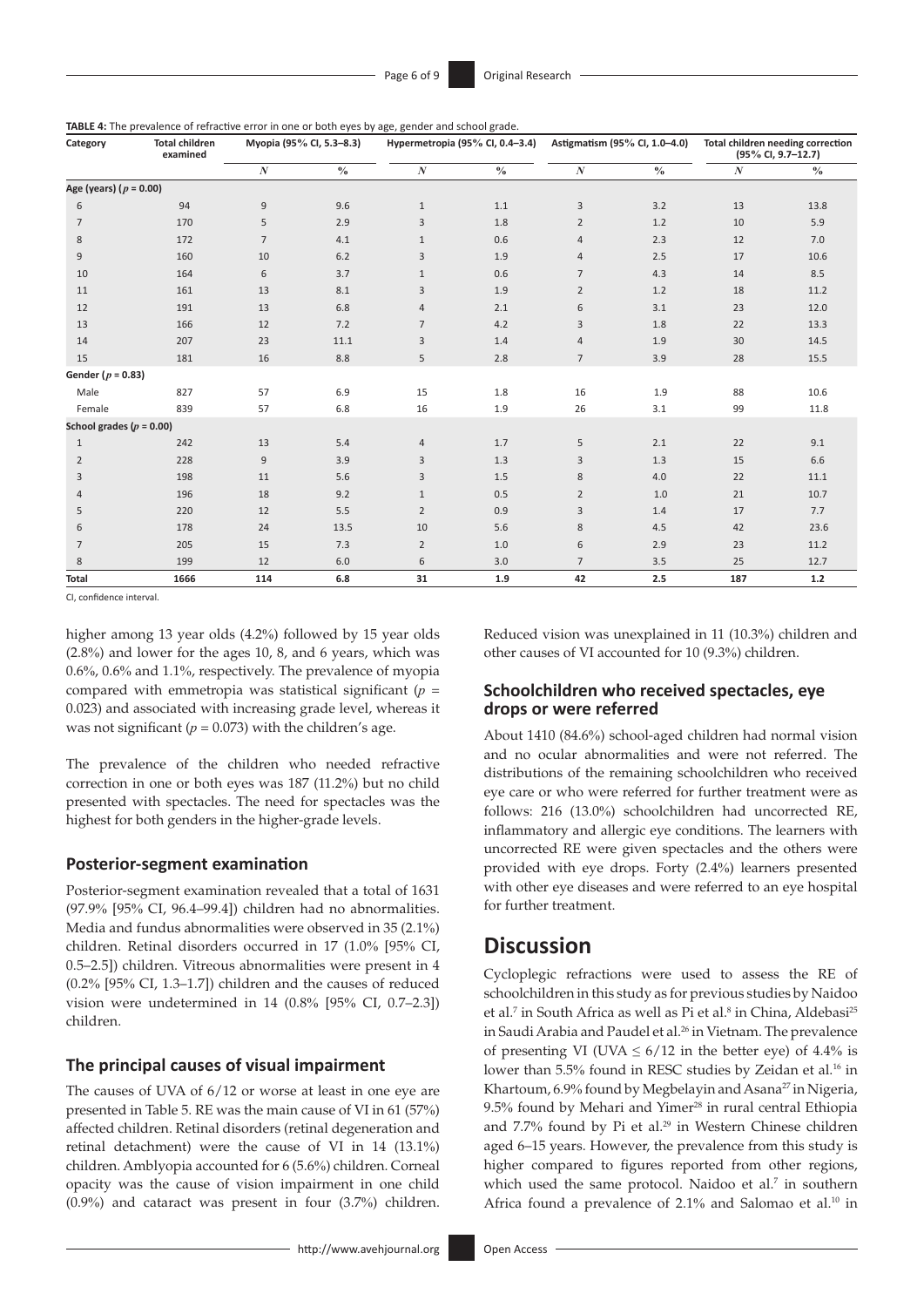| TABLE 5: Causes of uncorrected visual acuity 6/12 or worse. |  |  |
|-------------------------------------------------------------|--|--|
|                                                             |  |  |

| Causes               | Eye with uncorrected VA 6/12 or worse |               |                |               |           | Children with VA 6/12 or worse in one or | Prevalence in the population<br>one or both eyes, %<br>(95% confidence interval) |  |
|----------------------|---------------------------------------|---------------|----------------|---------------|-----------|------------------------------------------|----------------------------------------------------------------------------------|--|
|                      | <b>Right eye</b>                      |               | Left eye       |               | both eyes |                                          |                                                                                  |  |
|                      |                                       | $\frac{0}{0}$ |                | $\frac{0}{0}$ | N         | $\frac{0}{0}$                            |                                                                                  |  |
| Refractive error     | 52                                    | 55.9          | 56             | 57.7          | 61        | 57.0                                     | $3.7(2.2 - 5.2)$                                                                 |  |
| Amblyopia            |                                       | 5.4           |                | 5.2           | 6         | 5.6                                      | $0.4(1.1-1.9)$                                                                   |  |
| Corneal opacity/scar | $\mathbf{0}$                          | 0.0           |                | 1.0           |           | 0.9                                      | $0.1(1.4-1.6)$                                                                   |  |
| Cataract             | 4                                     | 4.3           | $\overline{2}$ | 2.1           | 4         | 3.7                                      | $0.2(1.3-1.7)$                                                                   |  |
| Retinal disorder     | 14                                    | 15.1          | 13             | 13.4          | 14        | 13.1                                     | $0.8(0.7-2.3)$                                                                   |  |
| Undetermined cause   | 11                                    | 11.8          | 11             | 11.3          | 11        | 10.3                                     | $0.7(0.8 - 2.2)$                                                                 |  |
| Other cause          |                                       | 7.5           | 9              | 9.3           | 10        | 9.3                                      | $0.6(0.9 - 2.1)$                                                                 |  |
| Any cause            | 93                                    | 100           | 97             | 100           | 107       | 100                                      | $6.5(5.0 - 8.0)$                                                                 |  |

southern Latin America found a prevalence of 2.67%. However, the result of this study is similar to the prevalence of vision impairment among children in Western Africa at 4.5%. 30 These results indicate that VI among school-aged children is a concern requiring urgent intervention. Thus, it is evident that lack of primary eye care to deal with childhood VI as well as lack of health education programmes to raise the awareness of the community about the consequences of childhood VI are the primary reasons for the prevalence of VI in schoolchildren. The study findings revealed no significant association between gender and prevalence of VI ( $p = 0.83$ ), which was similar to studies by Megbelayin and Asana<sup>28</sup> in Nigeria and Pi et al.<sup>29</sup> in Western China who found no significant correlation between sex and prevalence of VI. However, our findings showed the prevalence of VI becomes higher with increasing age and grades ( $p = 0.00$ ), in line with studies in Nigeria<sup>29</sup> and Western China.<sup>29</sup>

The prevalence of RE in either eye was 178 (11.2%), which is lower than that found by school-based studies conducted in similar age groups such as those by Paudel et al.<sup>26</sup> in Vietnam (21.4%), El Bayoumy et al.31 in Egypt (22.1%) and Al Wadaani et al.<sup>11</sup> in Saudi Arabia (13.7%), but higher than other reports of similar age groups in Ethiopia at 9.0% by Yared et al.<sup>32</sup> and in China at 6.3% by Li et al*.* 33 The prevalence of RE in one or both eyes was found to increase from 6.6% in grade 2 to 12.7% in grade 8, which was statistically significant  $(p = 0.00)$ .

The prevalence of RE among schoolchildren in this report was 11.2%, which is statistically significant for age and grade levels of the children  $(p = 0.00)$ . However, it was lower than that reported from similar age groups in the Cape Coast of Ghana (25.6% prevalence<sup>30</sup>), Vietnam (16.3%<sup>26</sup>), Egypt (22.1%31) and Qassim Province primary schoolchildren in Saudi Arabia (at 16.3%<sup>25</sup>). However, the prevalence was higher than that found in RESC studies in South Africa at 2.4%, 7 Iran at 3.5%, 34 Nepal at 8.6%35 and Nigeria at 2.2%. 36 On the other hand, the prevalence of RE in this study was similar to the 11.6%<sup>37</sup> for children in Uganda as well as 13.3%<sup>30</sup> among schoolchildren in the central region of Ghana and 13.7%25 for primary schoolchildren in Saudi Arabia. The prevalence of RE in children in the present study is also higher than that reported from other studies conducted in Africa that used the RESC protocol. A possible reason for this was that this study used the definition of RE, as per the original protocol, which defined RE's detected when performed by cycloplegic

autorefractometer.5 However, most studies conducted in African countries did not follow the RESC definition for RE and cycloplegic autorefractions were not used in the majority of the studies, except those conducted by Naidoo et al*.* 7

The prevalence of myopia (spherical equivalent RE of -0.5 D or more in one or both eyes) was found in this study to be 6.8%, which was similar to that of  $6.8\%$ <sup>38</sup> in Chile,  $6.0\%$ <sup>28</sup> in Ethiopia and 5.8%<sup>25</sup> in Qassim Province, Saudi Arabia. However, it was relatively lower than that found in Ethiopia and Ghana, where the prevalence was  $13.6\%^{32}$  and  $14.1\%^{30}$ , respectively. Other studies reported a lower prevalence of myopia among school-aged children in Iran at 3.4%34 by Fotouhi et al*.* as well as in South Africa at 4.0%<sup>7</sup> by Naidoo et al*.* and in Southern India at 4.1%39 by Dandona et al*.* The results of this study showed that schoolchildren in older ages and higher grades had a higher prevalence of myopia, which was similar to studies conducted in Vietnam<sup>26</sup> and Ethiopia.<sup>32</sup> This associated increase in the prevalence of myopia with ages and grade levels may be because of decreased outdoor activity of many children and this has been reported as an issue in other papers. This study found that there was no significant difference in the prevalence of myopia between male and female children.

The prevalence of hypermetropia in this study of 1.9% was significantly lower than that reported in other studies of similar school-aged children conducted in other countries; for instance,  $26.4\%^{32}$  in Ethiopia,  $6.9\%^{40}$  in Ghana and  $9.9\%^{11}$ in Saudi Arabia. However, it was similar to results found in a South African eye survey of 1.8%<sup>7</sup> and of school-aged children in rural Northern China at 1.6%. 33 Our result of a trend of increasing prevalence of hypermetropia among children with increasing age is also in line with results obtained from South Africa<sup>7</sup> and China.<sup>32</sup> The increase in prevalence of hypermetropia with increasing age might be because of a decrease in power of crystalline lens or loss of residual accommodation. The prevalence of hypermetropia was not significantly different between male and female children as also found, for example, by Shrestha et al*.* 35 among Nepalese school-aged children.

The prevalence of astigmatism in the current study was 2.5%. This is much lower than the findings by Ogbomo and Assien among Ghanaian children at 6.6%30, Khalaj et al*.* in Iran at 16.1%41 and by Naidoo et al*.* 7 14.6% in South Africa*.* However, the prevalence of astigmatism found in this study was similar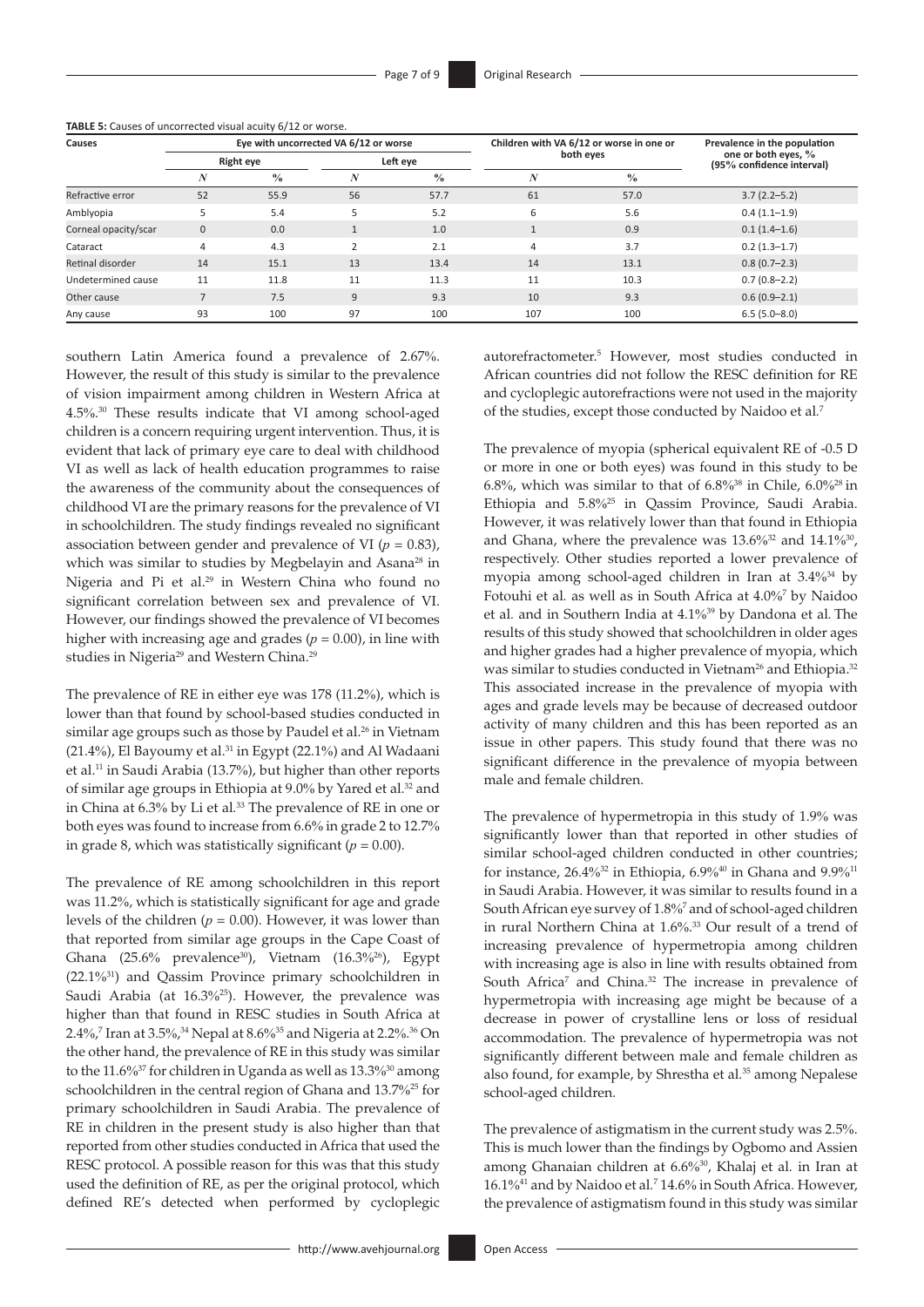to the 2.5%<sup>42</sup> reported in Riyadh by Al-Rowaily and 2.17%<sup>28</sup> reported in Ethiopia by Mehari and Yimer. Of the examined children, 0.3% had manifest strabismus (three children had esotropia and two had exotropia), and this was similar to findings by Wedner et al*.* 43 among schoolchildren in rural Tanzania, where the prevalence of strabismus was 0.5%. This is lower than the 1.3% found in South African children by Naidoo et al.<sup>7</sup> and 1.2% found among Iranian children by Jamali et al*.* 44

In this study, uncorrected RE was the most common cause of VI among school-aged children, which accounted for 57% of cases. This result is similar to that found in many studies, which used the RESC protocol in African school-aged children such as in South Africa (66.4%<sup>7</sup> ) and in Ethiopia (65.9%28). However, this result is lower than that found in Asian children at 87.3%34 reported from Iran by Fotouhi et al*.* and at 86.08%29 in Western China by Pi et al. These findings are lower than those in Asian children. This could be because of genetic differences as well as the different lifestyles in terms of outdoor activities of the two groups. The second cause of VI among children was retinal disorders at 13.1%, comparable to that found among South African children (10.9%<sup>7</sup> ) but lower than that reported from Ethiopia  $(3.5\%)$  and Iran  $(0.5\%)$ <sup>34</sup>). The prevalence of amblyopia was 5.6%, which was lower than that found among Ethiopian and South African children at 9.6%28 and 9.4%<sup>7</sup> , respectively, and similar to that found in Ghana at 6.0%30. The prevalence of cataract was 3.7% relatively similar to that found in Ethiopia at 4.2%28 and South Africa at 2.3%<sup>7</sup> by Naidoo et al*.* The high prevalence of the anterior- and posterior-segment abnormalities found among school-aged children in this study is a further reflection of the inadequacy of childhood eye care services in South Darfur State of Sudan.

This study revealed that the prevalence of myopia in schoolaged children was slightly higher than that found in previous studies conducted among African school-aged children. However, the present study agrees with recent studies that there is a gradual increase in myopia over the last decade and this might be because of increased time spent indoors and lack of time outdoors as children are increasingly engaging in tasks using technology such as computers and mobile phones rather than outdoor activities. This trend of increasing myopia has been stated by Holden et al*.,*45 who reported that the prevalence of myopia worldwide was 22.9%. According to a systemic review of data from 145 studies, they predicted that this will increase to 49.8% by 2050. Our study revealed that almost two-thirds of the visually impaired children had uncorrected RE and had never received refractive correction. Naidoo et al.46 have identified that uncorrected refractive error is a major challenge globally with 108m people worldwide suffering from VI because of uncorrected RE. Our study identified this as a major public health challenge in Sudan as well. Despite the presence of significant uncorrected RE of 187 (11.2%) among school-aged children in Sudan, they did not receive RE correction, suggesting that there are significant barriers for accessing RE correction as well as lack of knowledge about the effects of uncorrected RE. Therefore, health education programmes about the use of spectacles

and consequences of uncorrected RE are important as well as developing a comprehensive child eye care plan to reduce the risk of uncorrected RE.

### **Limitations**

The current study had some limitations. Firstly, not all the schools in the South Darfur State were included in the sampling frame and the schools in the camp of internally displaced people were not included in this study. Thus, our findings reflect only the prevalence of VI and RE among school-aged children studying at public and private schools in the South Darfur State. Secondly, we conducted all the clinical eye examinations in the schools to improve the participation rate. However, conditions such as illumination, ventilation and comfort were different from school to school. However, we did ensure that we chose similar environments to conduct the study. Thirdly, the number of schoolchildren decreased in higher-grade levels, which may introduce bias in the results of VI and RE, as the numbers were not uniform across all school grades. Finally, our study employed a modified RESC protocol. This involved minor changes in the instruments that were used for collecting the data as recommended by the original protocol. We used Snellen (Tumbling E-optotype), torch and magnifier as opposed to LogMAR charts and slit lamp as well as ophthalmoscopy as opposed to fundus biomicroscopy.

# **Conclusion**

To our knowledge, no similar study has been conducted in this region; thus, the data obtained makes a valuable contribution to the understanding of eye health challenges in the South Darfur State of Sudan. The study concluded that uncorrected RE was a major cause of VI among school-aged children in this region. These findings indicate an urgent need for developing a comprehensive childhood eye care plan for delivering eye care services to school-aged children, through collaboration between government, private sectors, stakeholders and non-government organisations working in preventing avoidable childhood blindness and VI. This supports the need for regular vision screening programmes for the prevention of avoidable causes of vision.

# **Acknowledgements**

The African Vision Research Institute (AVRI) funded this study and we are grateful for the support of the Brien Holden Vision Institute. We thank Professor Kamal Hashim Binnawi, coordinator for prevention of blindness in Sudan, for his support and the school health promotion managers in South Darfur State Dr Jamal and Dr Adam Mousa. We also thank the data collection team for their hard work and all the students who participated in the study.

# **Competing interest**

The authors declare that they have no financial or personal relationships, which may have inappropriately influenced them in writing this article.